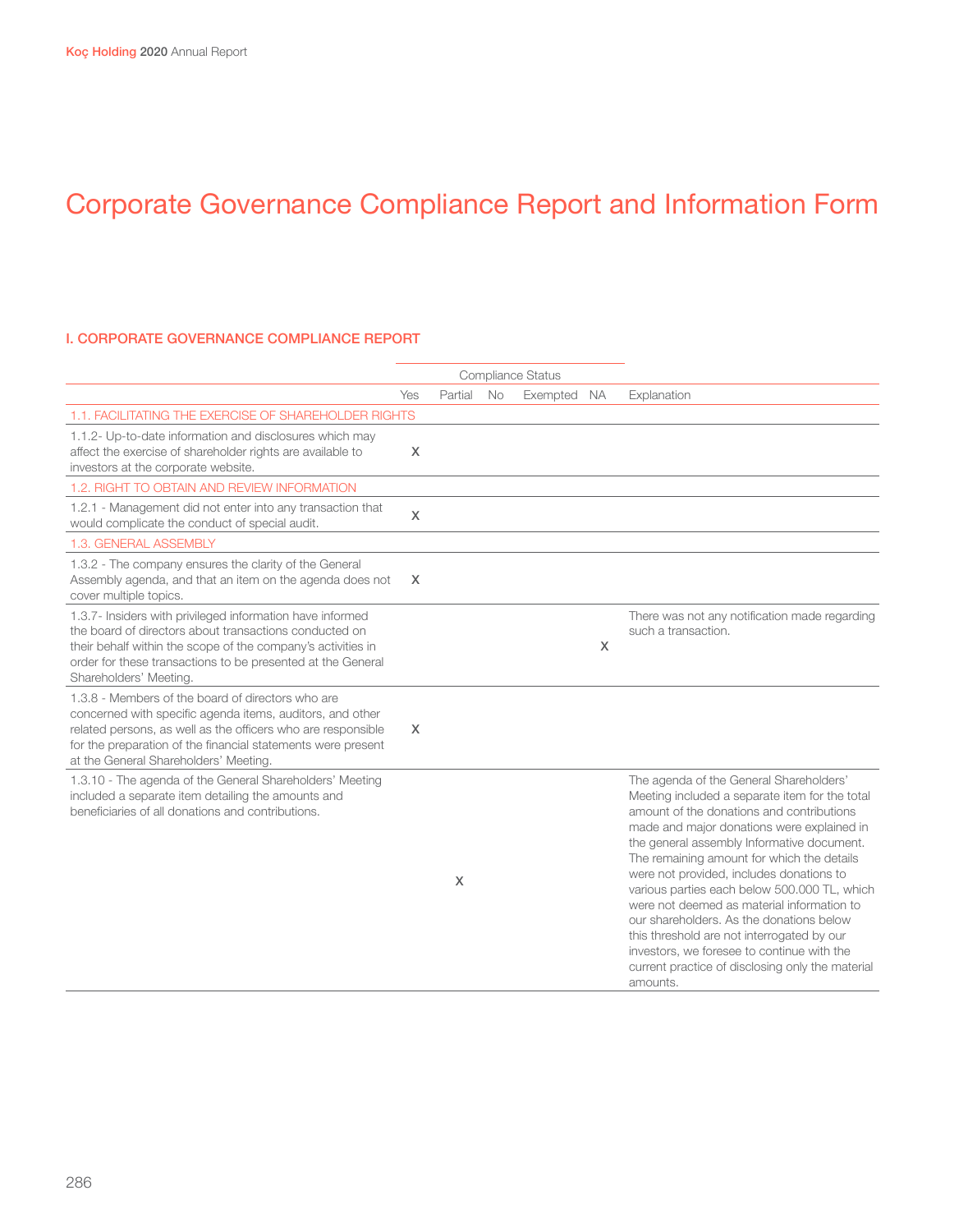|                                                                                                                                                                                                                          |     |         |    | <b>Compliance Status</b> |   |                                                                                                                                                                                                                                                                                                                                                                                                                                                                                                                                                                                                                                                                                                                                                                                                                                                                                                                                                                                                                                                                          |
|--------------------------------------------------------------------------------------------------------------------------------------------------------------------------------------------------------------------------|-----|---------|----|--------------------------|---|--------------------------------------------------------------------------------------------------------------------------------------------------------------------------------------------------------------------------------------------------------------------------------------------------------------------------------------------------------------------------------------------------------------------------------------------------------------------------------------------------------------------------------------------------------------------------------------------------------------------------------------------------------------------------------------------------------------------------------------------------------------------------------------------------------------------------------------------------------------------------------------------------------------------------------------------------------------------------------------------------------------------------------------------------------------------------|
|                                                                                                                                                                                                                          | Yes | Partial | No | Exempted NA              |   | Explanation                                                                                                                                                                                                                                                                                                                                                                                                                                                                                                                                                                                                                                                                                                                                                                                                                                                                                                                                                                                                                                                              |
| 1.3.11 - The General Shareholders' Meeting was held open<br>to the public, including the stakeholders, without having the<br>right to speak.                                                                             | X   |         |    |                          |   |                                                                                                                                                                                                                                                                                                                                                                                                                                                                                                                                                                                                                                                                                                                                                                                                                                                                                                                                                                                                                                                                          |
| 1.4. VOTING RIGHTS                                                                                                                                                                                                       |     |         |    |                          |   |                                                                                                                                                                                                                                                                                                                                                                                                                                                                                                                                                                                                                                                                                                                                                                                                                                                                                                                                                                                                                                                                          |
| 1.4.1 - There is no restriction preventing shareholders from<br>exercising their shareholder rights.                                                                                                                     | X   |         |    |                          |   |                                                                                                                                                                                                                                                                                                                                                                                                                                                                                                                                                                                                                                                                                                                                                                                                                                                                                                                                                                                                                                                                          |
| 1.4.2 - The company does not have shares that carry<br>privileged voting rights.                                                                                                                                         |     |         | X  |                          |   | Koç Holding shares have been divided into<br>two groups as Group A and B. Each registered<br>Group A share is entitled to 2 voting rights<br>at the General Assembly Meeting. However,<br>for decisions concerning the amendment to<br>the Articles of Association or filing a lawsuit of<br>acquaintance and responsibility, all shares have<br>1 (one) right to vote. As stated in company's<br>Articles of Association, Group A shareholders do<br>not have the privilege to nominate candidates<br>to the BoD. Besides, total number of Group A<br>voting rights make up for less than half of the<br>total voting rights. As these rights have been<br>present since the establishment and accordingly<br>the initial public offering of our shares and taking<br>into account that it is not possible to make a<br>decision by the affirmative votes of privileged<br>shares only and also given that do not prevent<br>the holders of publicly traded shares from being<br>represented at company board, any changes to<br>the current structure is not foreseen. |
| 1.4.3 - The company withholds from exercising its voting<br>rights at the General Shareholders' Meeting of any company<br>with which it has cross-ownership, in case such<br>crossownership provides management control. |     |         |    |                          | X | Within Koç Holding, no cross ownerships<br>exist that are associated with a controlling<br>relationship.                                                                                                                                                                                                                                                                                                                                                                                                                                                                                                                                                                                                                                                                                                                                                                                                                                                                                                                                                                 |
| 1.5. MINORITY RIGHTS                                                                                                                                                                                                     |     |         |    |                          |   |                                                                                                                                                                                                                                                                                                                                                                                                                                                                                                                                                                                                                                                                                                                                                                                                                                                                                                                                                                                                                                                                          |
| 1.5.1 - The company pays maximum diligence to the<br>exercise of minority rights.                                                                                                                                        | X   |         |    |                          |   |                                                                                                                                                                                                                                                                                                                                                                                                                                                                                                                                                                                                                                                                                                                                                                                                                                                                                                                                                                                                                                                                          |
| 1.5.2 - The Articles of Association extend the use of minority<br>rights to those who own less than one twentieth of the<br>outstanding shares, and expand the scope of the minority<br>rights.                          |     |         | X  |                          |   | Minority rights are not vested by the Articles<br>of Association in shareholders holding less<br>than one twentieth of the capital and rights<br>are vested within the general framework<br>of the regulations. Furthermore, there was<br>no demand from the investors regarding<br>this issue and any changes to the current<br>structure is not foreseen.                                                                                                                                                                                                                                                                                                                                                                                                                                                                                                                                                                                                                                                                                                              |
| 1.6. DIVIDEND RIGHT                                                                                                                                                                                                      |     |         |    |                          |   |                                                                                                                                                                                                                                                                                                                                                                                                                                                                                                                                                                                                                                                                                                                                                                                                                                                                                                                                                                                                                                                                          |
| 1.6.1 - The dividend policy approved by the General<br>Shareholders' Meeting is posted on the company website.                                                                                                           | X   |         |    |                          |   |                                                                                                                                                                                                                                                                                                                                                                                                                                                                                                                                                                                                                                                                                                                                                                                                                                                                                                                                                                                                                                                                          |
| 1.6.2 - The dividend distribution policy comprises the<br>minimum information to ensure that the shareholders can<br>have an opinion on the procedure and principles of dividend<br>distributions in the future          | x   |         |    |                          |   |                                                                                                                                                                                                                                                                                                                                                                                                                                                                                                                                                                                                                                                                                                                                                                                                                                                                                                                                                                                                                                                                          |
| 1.6.3 - The reasons for retaining earnings, and their<br>allocations, are stated in the relevant agenda item.                                                                                                            |     |         |    |                          | X | Dividend was distributed.                                                                                                                                                                                                                                                                                                                                                                                                                                                                                                                                                                                                                                                                                                                                                                                                                                                                                                                                                                                                                                                |
| 1.6.4 - The board reviewed whether the dividend policy<br>balances the benefits of the shareholders and those of the<br>company.                                                                                         | X   |         |    |                          |   |                                                                                                                                                                                                                                                                                                                                                                                                                                                                                                                                                                                                                                                                                                                                                                                                                                                                                                                                                                                                                                                                          |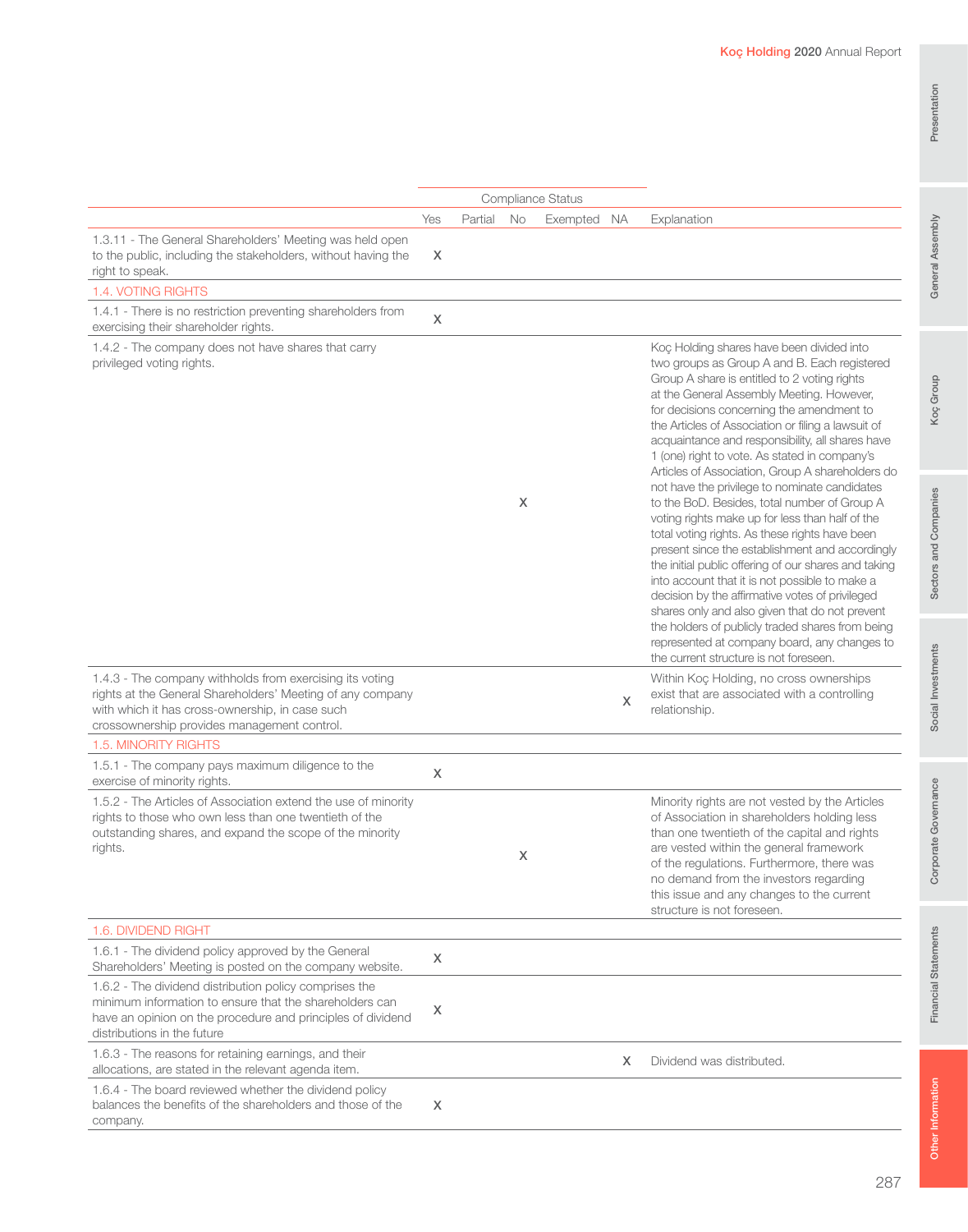|                                                                                                                                                                                                                   |     |         |    | Compliance Status |                                                                                                                                                                                                                                                                                                                                                                                                                   |
|-------------------------------------------------------------------------------------------------------------------------------------------------------------------------------------------------------------------|-----|---------|----|-------------------|-------------------------------------------------------------------------------------------------------------------------------------------------------------------------------------------------------------------------------------------------------------------------------------------------------------------------------------------------------------------------------------------------------------------|
|                                                                                                                                                                                                                   | Yes | Partial | No | Exempted NA       | Explanation                                                                                                                                                                                                                                                                                                                                                                                                       |
| 1.7. TRANSFER OF SHARES                                                                                                                                                                                           |     |         |    |                   |                                                                                                                                                                                                                                                                                                                                                                                                                   |
| 1.7.1 - There are no restrictions preventing shares from<br>being transferred.                                                                                                                                    |     | X       |    |                   | Article 9 of our company's Articles of<br>Association sets out the principles regarding<br>transfer of shares and there are no provisions<br>in the Articles of Association that complicate<br>or restrict the transfer of Group B shares<br>traded on the stock exchange. As the existing<br>restrictions relate only to non-listed group of<br>shares, any changes to the current structure<br>is not foreseen. |
| <b>2.1. CORPORATE WEBSITE</b>                                                                                                                                                                                     |     |         |    |                   |                                                                                                                                                                                                                                                                                                                                                                                                                   |
| 2.1.1 - The company website includes all elements listed in<br>Corporate Governance Principle 2.1.1.                                                                                                              | X   |         |    |                   |                                                                                                                                                                                                                                                                                                                                                                                                                   |
| 2.1.2 - The shareholding structure (names, privileges,<br>number and ratio of shares, and beneficial owners of more<br>than 5% of the issued share capital) is updated on the<br>website at least every 6 months. | X   |         |    |                   |                                                                                                                                                                                                                                                                                                                                                                                                                   |
| 2.1.4 - The company website is prepared in other selected<br>foreign languages, in a way to present exactly the same<br>information with the Turkish content.                                                     | X   |         |    |                   |                                                                                                                                                                                                                                                                                                                                                                                                                   |
| 2.2. ANNUAL REPORT                                                                                                                                                                                                |     |         |    |                   |                                                                                                                                                                                                                                                                                                                                                                                                                   |
| 2.2.1 - The board of directors ensures that the annual report<br>represents a true and complete view of the company's<br>activities                                                                               | X   |         |    |                   |                                                                                                                                                                                                                                                                                                                                                                                                                   |
| 2.2.2 - The annual report includes all elements listed in<br>Corporate Governance Principle 2.2.2.                                                                                                                | X   |         |    |                   |                                                                                                                                                                                                                                                                                                                                                                                                                   |
| 3.1. CORPORATION'S POLICY ON STAKEHOLDERS                                                                                                                                                                         |     |         |    |                   |                                                                                                                                                                                                                                                                                                                                                                                                                   |
| 3.1.1- The rights of the stakeholders are protected pursuant<br>to the relevant regulations, contracts and within the<br>framework of bona fides principles.                                                      | X   |         |    |                   |                                                                                                                                                                                                                                                                                                                                                                                                                   |
| 3.1.3 - Policies or procedures addressing stakeholders'<br>rights are published on the company's website.                                                                                                         | X   |         |    |                   |                                                                                                                                                                                                                                                                                                                                                                                                                   |
| 3.1.4 - A whistleblowing programme is in place for reporting<br>legal and ethical issues.                                                                                                                         | X   |         |    |                   |                                                                                                                                                                                                                                                                                                                                                                                                                   |
| 3.1.5 - The company addresses conflicts of interest among<br>stakeholders in a balanced manner.                                                                                                                   | X   |         |    |                   |                                                                                                                                                                                                                                                                                                                                                                                                                   |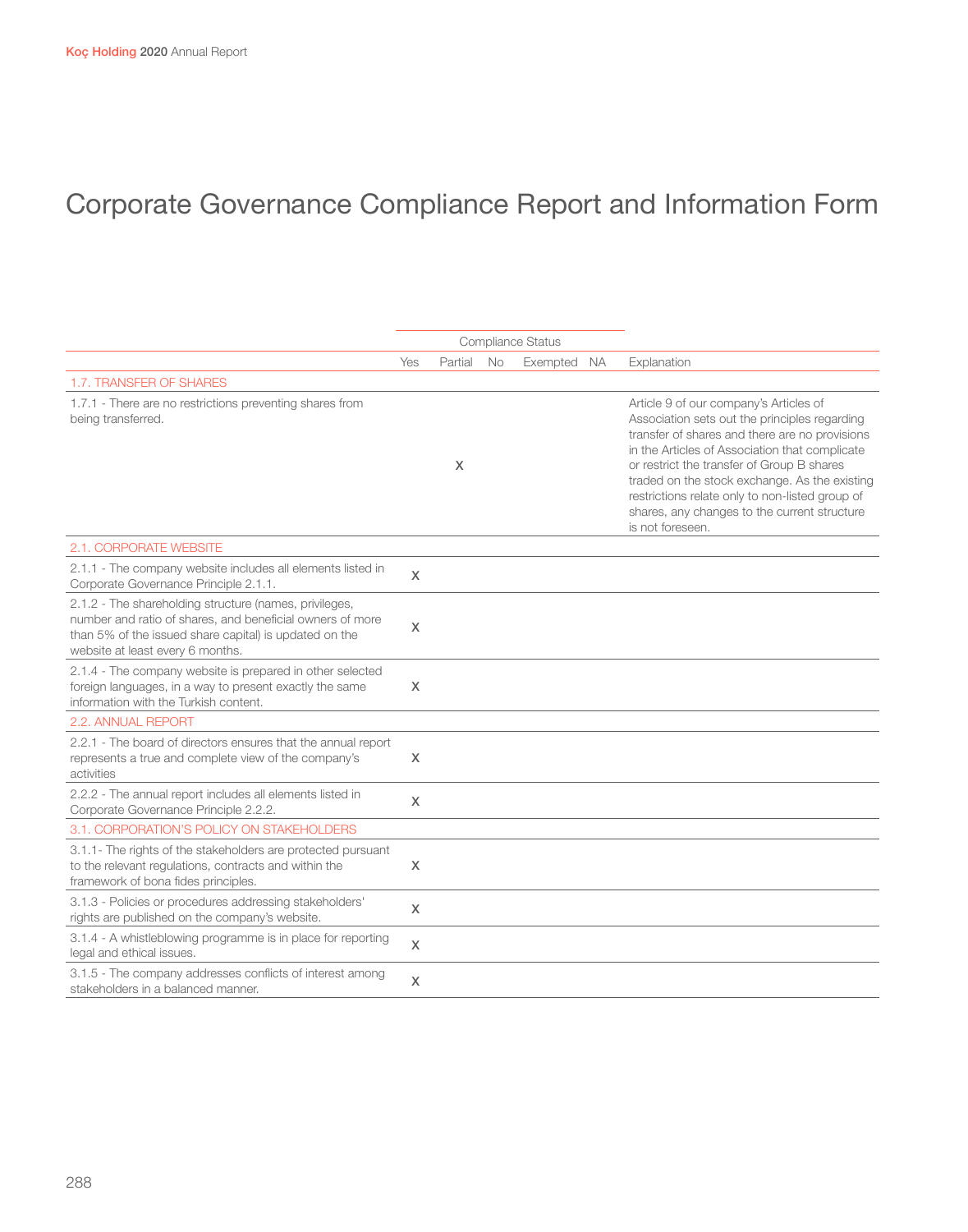| 3.2. SUPPORTING THE PARTICIPATION OF THE STAKEHOLDERS IN THE CORPORATION'S MANAGEMENT                                                                                                                                                       |   |   |                                           |
|---------------------------------------------------------------------------------------------------------------------------------------------------------------------------------------------------------------------------------------------|---|---|-------------------------------------------|
| 3.2.1 - The Articles of Association, or the internal regulations<br>(terms of reference/manuals), regulate the participation of<br>employees in management.                                                                                 | X |   |                                           |
| 3.2.2 - Surveys/other research techniques, consultation,<br>interviews, observation method etc. were conducted<br>to obtain opinions from stakeholders on decisions that<br>significantly affect them.                                      | X |   |                                           |
| 3.3. HUMAN RESOURCES POLICY                                                                                                                                                                                                                 |   |   |                                           |
| 3.3.1 - The company has adopted an employment policy<br>ensuring equal opportunities, and a succession plan for all<br>key managerial positions.                                                                                            | X |   |                                           |
| 3.3.2 - Recruitment criteria are documented.                                                                                                                                                                                                | X |   |                                           |
| 3.3.3 - The company has a policy on human resources<br>development, and organises trainings for employees.                                                                                                                                  | X |   |                                           |
| 3.3.4 - Meetings have been organised to inform employees<br>on the financial status of the company, remuneration, career<br>planning, education and health.                                                                                 | X |   |                                           |
| 3.3.5 - Employees, or their representatives, were notified of<br>decisions impacting them. The opinion of the related trade<br>unions was also taken.                                                                                       | X |   |                                           |
| 3.3.6 - Job descriptions and performance criteria have been<br>prepared for all employees, announced to them and taken<br>into account to determine employee remuneration.                                                                  | X |   |                                           |
| 3.3.7 - Measures (procedures, trainings, raising awareness,<br>goals, monitoring, complaint mechanisms) have been taken<br>to prevent discrimination, and to protect employees against<br>any physical, mental, and emotional mistreatment. | X |   |                                           |
| 3.3.8 - The company ensures freedom of association and<br>supports the right for collective bargaining.                                                                                                                                     | X |   |                                           |
| 3.3.9 - A safe working environment for employees is<br>maintained.                                                                                                                                                                          | X |   |                                           |
| 3.4. RELATIONS WITH CUSTOMERS AND SUPPLIERS                                                                                                                                                                                                 |   |   |                                           |
| 3.4.1-The company measured its customer satisfaction,<br>and operated to ensure full customer satisfaction.                                                                                                                                 |   | X | Koç Holding operates as a holding entity. |
| 3.4.2 - Customers are notified of any delays in handling their<br>requests.                                                                                                                                                                 |   | X | Koç Holding operates as a holding entity. |
| 3.4.3 - The company complied with the quality standards<br>with respect to its products and services.                                                                                                                                       |   | X | Koç Holding operates as a holding entity. |
| 3.4.4 - The company has in place adequate controls to<br>protect the confidentiality of sensitive information and<br>business secrets of its customers and suppliers.                                                                       |   | X | Koç Holding operates as a holding entity. |
|                                                                                                                                                                                                                                             |   |   |                                           |

Compliance Status

Yes Partial No Exempted NA Explanation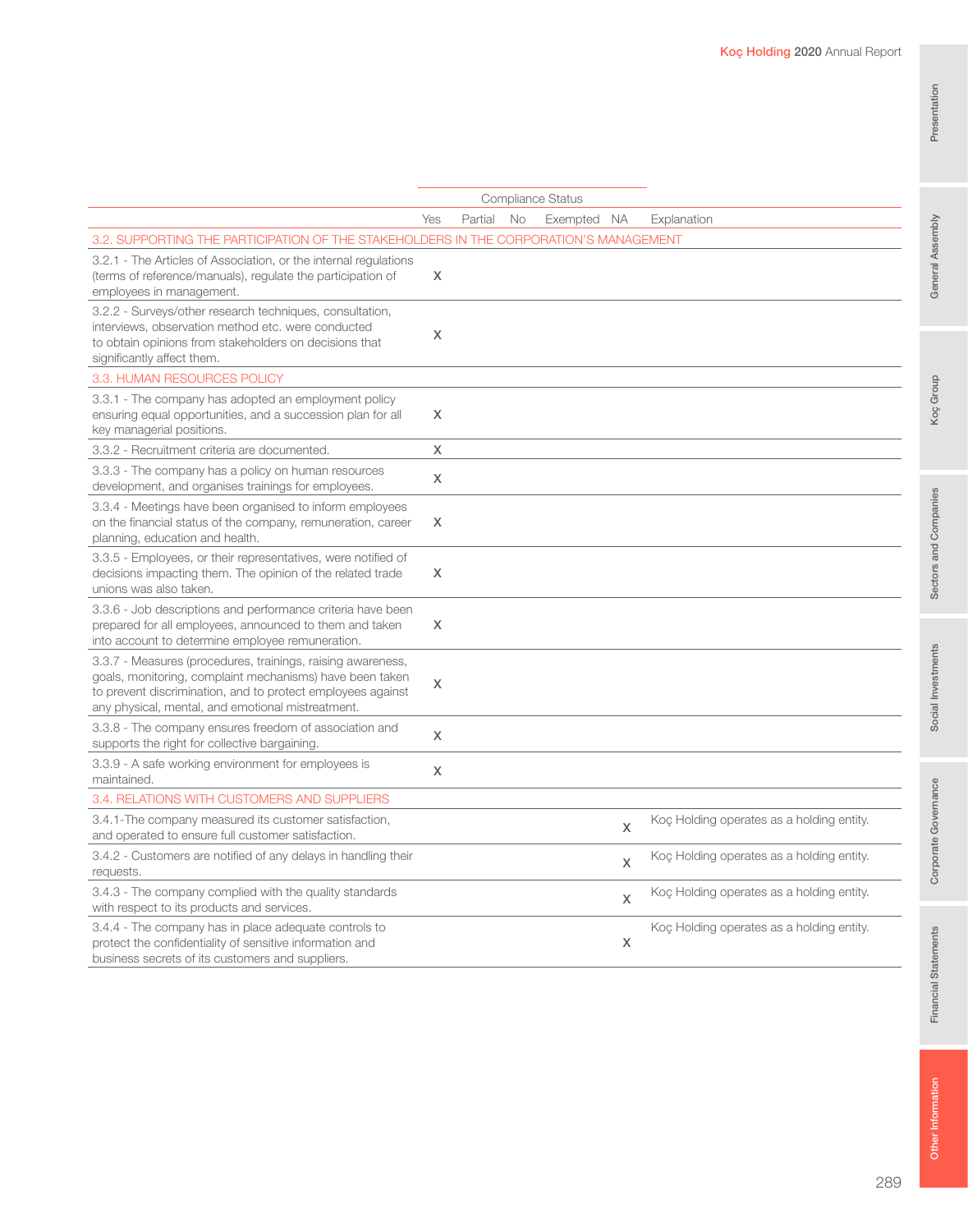|                                                                                                                                                                                                                                                  |     |         |    | Compliance Status |                                                                                                                                                                                                                                                                                                                                                         |
|--------------------------------------------------------------------------------------------------------------------------------------------------------------------------------------------------------------------------------------------------|-----|---------|----|-------------------|---------------------------------------------------------------------------------------------------------------------------------------------------------------------------------------------------------------------------------------------------------------------------------------------------------------------------------------------------------|
|                                                                                                                                                                                                                                                  | Yes | Partial | No | Exempted NA       | Explanation                                                                                                                                                                                                                                                                                                                                             |
| 3.5. ETHICAL RULES AND SOCIAL RESPONSIBILITY                                                                                                                                                                                                     |     |         |    |                   |                                                                                                                                                                                                                                                                                                                                                         |
| 3.5.1 - The board of the corporation has adopted a code of<br>ethics, disclosed on the corporate website.                                                                                                                                        | X   |         |    |                   |                                                                                                                                                                                                                                                                                                                                                         |
| 3.5.2 - The company has been mindful of its social<br>responsibility and has adopted measures to prevent<br>corruption and bribery.                                                                                                              | X   |         |    |                   |                                                                                                                                                                                                                                                                                                                                                         |
| 4.1. ROLE OF THE BOARD OF DIRECTORS                                                                                                                                                                                                              |     |         |    |                   |                                                                                                                                                                                                                                                                                                                                                         |
| 4.1.1 - The board of directors has ensured strategy and<br>risks do not threaten the long-term interests of the<br>company, and that effective risk management is in place.                                                                      | X   |         |    |                   |                                                                                                                                                                                                                                                                                                                                                         |
| 4.1.2 - The agenda and minutes of board meetings indicate<br>that the board of directors discussed and approved<br>strategy, ensured resources were adequately allocated, and<br>monitored company and management performance                    | X   |         |    |                   |                                                                                                                                                                                                                                                                                                                                                         |
| 4.2. ACTIVITIES OF THE BOARD OF DIRECTORS                                                                                                                                                                                                        |     |         |    |                   |                                                                                                                                                                                                                                                                                                                                                         |
| 4.2.1-The board of directors documented its meetings and<br>reported its activities to the shareholders.                                                                                                                                         | X   |         |    |                   |                                                                                                                                                                                                                                                                                                                                                         |
| 4.2.2 - Duties and authorities of the members of the board<br>of directors are disclosed in the annual report.                                                                                                                                   | X   |         |    |                   |                                                                                                                                                                                                                                                                                                                                                         |
| 4.2.3 - The board has ensured the company has an internal<br>control framework adequate for its activities, size and<br>complexity.                                                                                                              | X   |         |    |                   |                                                                                                                                                                                                                                                                                                                                                         |
| 4.2.4 - Information on the functioning and effectiveness of<br>the internal control system is provided in the annual report.                                                                                                                     | X   |         |    |                   |                                                                                                                                                                                                                                                                                                                                                         |
| 4.2.5 - The roles of the Chairman and Chief Executive<br>Officer are separated and defined.                                                                                                                                                      | X   |         |    |                   |                                                                                                                                                                                                                                                                                                                                                         |
| 4.2.7 - The board of directors ensures that the Investor<br>Relations Department and the Corporate Governance<br>Committee work effectively. The board works closely with<br>them when communicating and settling disputes with<br>shareholders. | X   |         |    |                   |                                                                                                                                                                                                                                                                                                                                                         |
| 4.2.8 - The company has subscribed to a Directors and<br>Officers liability insurance covering more than 25% of the<br>capital.                                                                                                                  |     | X       |    |                   | There is a Directors and Officers Liability<br>Insurance policy for Koç Group companies,<br>however the coverage is below the stated<br>ratio. Given the high capital, the current<br>insurance coverage is deemed enough<br>to cover foreseeable risks. The amount is<br>reviewed regularly and can be increased in<br>the future if deemed necessary. |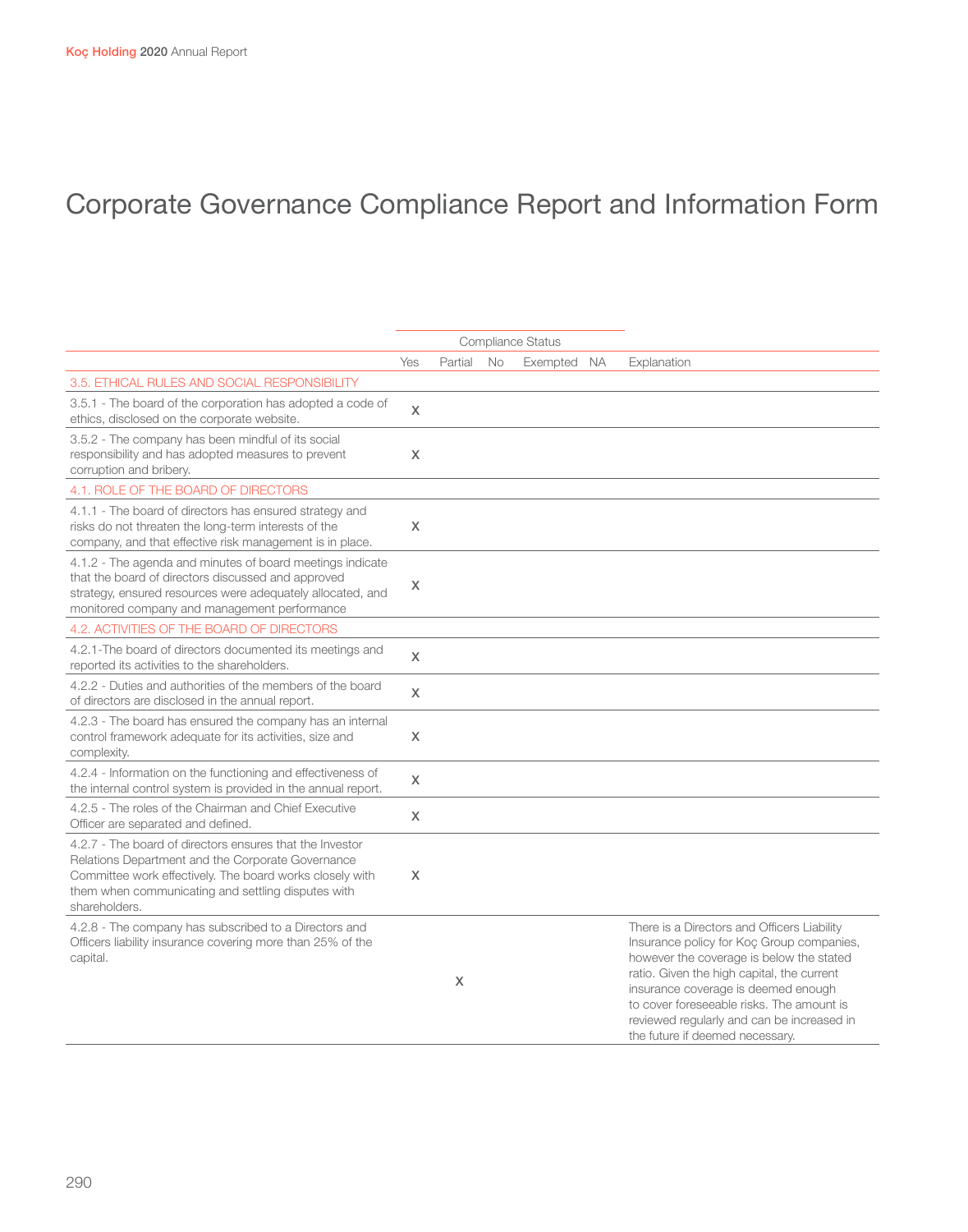|                                                                                                                                                                                                                                                           | Yes | Partial | No | Exempted NA |   | Explanation                                                                                                                                                                                                                                                                                                                                                                                                                                                                                                                                                                                                                                                                                                                                                                                                                                                                                                                                                                                                                                            |
|-----------------------------------------------------------------------------------------------------------------------------------------------------------------------------------------------------------------------------------------------------------|-----|---------|----|-------------|---|--------------------------------------------------------------------------------------------------------------------------------------------------------------------------------------------------------------------------------------------------------------------------------------------------------------------------------------------------------------------------------------------------------------------------------------------------------------------------------------------------------------------------------------------------------------------------------------------------------------------------------------------------------------------------------------------------------------------------------------------------------------------------------------------------------------------------------------------------------------------------------------------------------------------------------------------------------------------------------------------------------------------------------------------------------|
| 4.3. STRUCTURE OF THE BOARD OF DIRECTORS                                                                                                                                                                                                                  |     |         |    |             |   |                                                                                                                                                                                                                                                                                                                                                                                                                                                                                                                                                                                                                                                                                                                                                                                                                                                                                                                                                                                                                                                        |
| 4.3.9 - The board of directors has approved the policy on its<br>own composition, setting a minimal target of 25% for female<br>directors. The board annually evaluates its composition and<br>nominates directors so as to be compliant with the policy. | X   |         |    |             |   |                                                                                                                                                                                                                                                                                                                                                                                                                                                                                                                                                                                                                                                                                                                                                                                                                                                                                                                                                                                                                                                        |
| 4.3.10 - At least one member of the audit committee has 5<br>years of experience in audit/accounting and finance.                                                                                                                                         | X   |         |    |             |   |                                                                                                                                                                                                                                                                                                                                                                                                                                                                                                                                                                                                                                                                                                                                                                                                                                                                                                                                                                                                                                                        |
| 4.4. BOARD MEETING PROCEDURES                                                                                                                                                                                                                             |     |         |    |             |   |                                                                                                                                                                                                                                                                                                                                                                                                                                                                                                                                                                                                                                                                                                                                                                                                                                                                                                                                                                                                                                                        |
| 4.4.1 - Each board member attended the majority of the<br>board meetings in person.                                                                                                                                                                       |     | X       |    |             |   | Given the concerns on physical meetings<br>due to Covid-19 pandemic, in addition to the<br>necessary resolutions, the Board has made<br>one all-day long strategic physical meeting<br>and another strategic meeting whereby the<br>resolution was adopted by the Board of<br>Directors in writing without a physical meeting<br>and the relevant detailed documents have<br>been provided well in advance to all members.<br>These meetings provided members access to<br>adequate information on company performance<br>and activities, enabling them to make a strategic<br>review. Besides, the Board has been informed<br>about the company performance and recent<br>developments on a periodic basis within the<br>year. Yet, many of the resolutions this year<br>have been adopted by the Board of Directors<br>in writing without a physical meeting, whereby<br>the agenda and related information has been<br>provided well in advance. Based on the<br>meetings made, majority of the board members<br>attended majority of the meetings. |
| 4.4.2 - The board has formally approved a minimum time by<br>which information and documents relevant to the agenda<br>items should be supplied to all board members.                                                                                     | X   |         |    |             |   |                                                                                                                                                                                                                                                                                                                                                                                                                                                                                                                                                                                                                                                                                                                                                                                                                                                                                                                                                                                                                                                        |
| 4.4.3 - The opinions of board members that could not<br>attend the meeting, but did submit their opinion in written<br>format, were presented to other members                                                                                            |     |         |    |             | X | Although there is the possibility to present an<br>opinion in such a case, there has not been<br>any notification made by the BoD members<br>who could not attend the meetings.                                                                                                                                                                                                                                                                                                                                                                                                                                                                                                                                                                                                                                                                                                                                                                                                                                                                        |
| 4.4.4 - Each member of the board has one vote.                                                                                                                                                                                                            | X   |         |    |             |   |                                                                                                                                                                                                                                                                                                                                                                                                                                                                                                                                                                                                                                                                                                                                                                                                                                                                                                                                                                                                                                                        |
| 4.4.5 - The board has a charter/written internal rules<br>defining the meeting procedures of the board.                                                                                                                                                   | X   |         |    |             |   |                                                                                                                                                                                                                                                                                                                                                                                                                                                                                                                                                                                                                                                                                                                                                                                                                                                                                                                                                                                                                                                        |
| 4.4.6 - Board minutes document that all items on the<br>agenda are discussed, and board resolutions include<br>director's dissenting opinions if any.                                                                                                     | X   |         |    |             |   |                                                                                                                                                                                                                                                                                                                                                                                                                                                                                                                                                                                                                                                                                                                                                                                                                                                                                                                                                                                                                                                        |
| 4.4.7 - There are limits to external commitments of board<br>members. Shareholders are informed of board members'<br>external commitments at the General Shareholders'<br>Meeting.                                                                        |     | X       |    |             |   | There are no restrictions for BoD Members on<br>assuming other positions or duties outside the<br>Company. Such a restriction is not deemed<br>necessary as the business and sectoral<br>experience of BoD Members makes a vital<br>contribution to the BoD. CVs of the BoD<br>Members are provided in the annual report.<br>Given the performance and the efficiency of<br>the BoD and taking into account the fact that<br>the current structure does not impose any                                                                                                                                                                                                                                                                                                                                                                                                                                                                                                                                                                                 |

Compliance Status

challenges in terms of corporate governance, any changes to the current structure is not

foreseen in the short-run.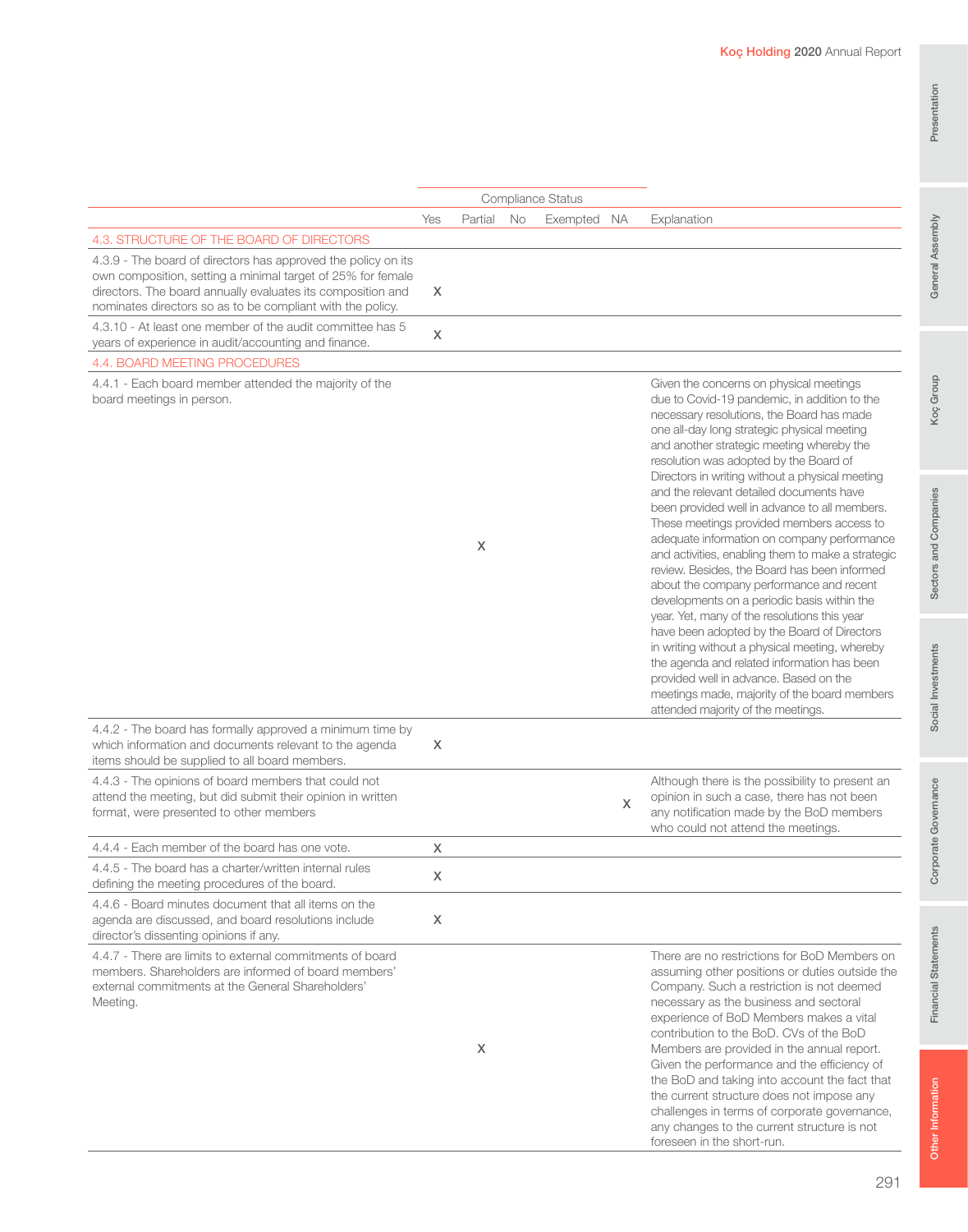|                                                                                                                                                                                                                                                                                                                                          |              |         |    | <b>Compliance Status</b> |   |                                                                                                                                                                                                                                                                                                                                                                                                              |  |
|------------------------------------------------------------------------------------------------------------------------------------------------------------------------------------------------------------------------------------------------------------------------------------------------------------------------------------------|--------------|---------|----|--------------------------|---|--------------------------------------------------------------------------------------------------------------------------------------------------------------------------------------------------------------------------------------------------------------------------------------------------------------------------------------------------------------------------------------------------------------|--|
|                                                                                                                                                                                                                                                                                                                                          | Yes          | Partial | No | Exempted NA              |   | Explanation                                                                                                                                                                                                                                                                                                                                                                                                  |  |
| 4.5. BOARD COMMITTEES                                                                                                                                                                                                                                                                                                                    |              |         |    |                          |   |                                                                                                                                                                                                                                                                                                                                                                                                              |  |
| 4.5.5 - Board members serve in only one of the Board's<br>committees.                                                                                                                                                                                                                                                                    |              |         | X  |                          |   | Members who serve on more than one<br>committee facilitate communication and<br>increase the opportunities for cooperation<br>between committees handling related<br>subjects. Given the performance and<br>the efficiency of the committees and the<br>valuable contributions of Board members,<br>any changes to the current structure is not<br>deemed necessary.                                         |  |
| 4.5.6 - Committees have invited persons to the meetings as<br>deemed necessary to obtain their views.                                                                                                                                                                                                                                    | $\chi$       |         |    |                          |   |                                                                                                                                                                                                                                                                                                                                                                                                              |  |
| 4.5.7 - If external consultancy services are used, the<br>independence of the provider is stated in the annual report.                                                                                                                                                                                                                   |              |         |    |                          | X | There has not been any external consultancy<br>services used.                                                                                                                                                                                                                                                                                                                                                |  |
| 4.5.8 - Minutes of all committee meetings are kept and<br>reported to board members.                                                                                                                                                                                                                                                     | $\mathsf{X}$ |         |    |                          |   |                                                                                                                                                                                                                                                                                                                                                                                                              |  |
| <b>4.6. FINANCIAL RIGHTS</b>                                                                                                                                                                                                                                                                                                             |              |         |    |                          |   |                                                                                                                                                                                                                                                                                                                                                                                                              |  |
| 4.6.1-The board of directors has conducted a board<br>performance evaluation to review whether it has discharged<br>all its responsibilities effectively.                                                                                                                                                                                | X            |         |    |                          |   |                                                                                                                                                                                                                                                                                                                                                                                                              |  |
| 4.6.4-The company did not extend any loans to its board<br>directors or executives, nor extended their lending period or<br>enhanced the amount of those loans, or improve conditions<br>thereon, and did not extend loans under a personal credit<br>title by third parties or provided guarantees such as surety in<br>favour of them. | $\times$     |         |    |                          |   |                                                                                                                                                                                                                                                                                                                                                                                                              |  |
| 4.6.5 - The individual remuneration of board members and<br>executives is disclosed in the annual report.                                                                                                                                                                                                                                |              |         | X  |                          |   | Similar to the general practices, the<br>remuneration of the members of the BoD<br>and Executive Management is disclosed in<br>total in the annual report and at the General<br>Assembly meetings. We are monitoring<br>the general market practices in this subject<br>which we deem to be material in terms of the<br>protection of personal information, and intend<br>to follow such prevalent practice. |  |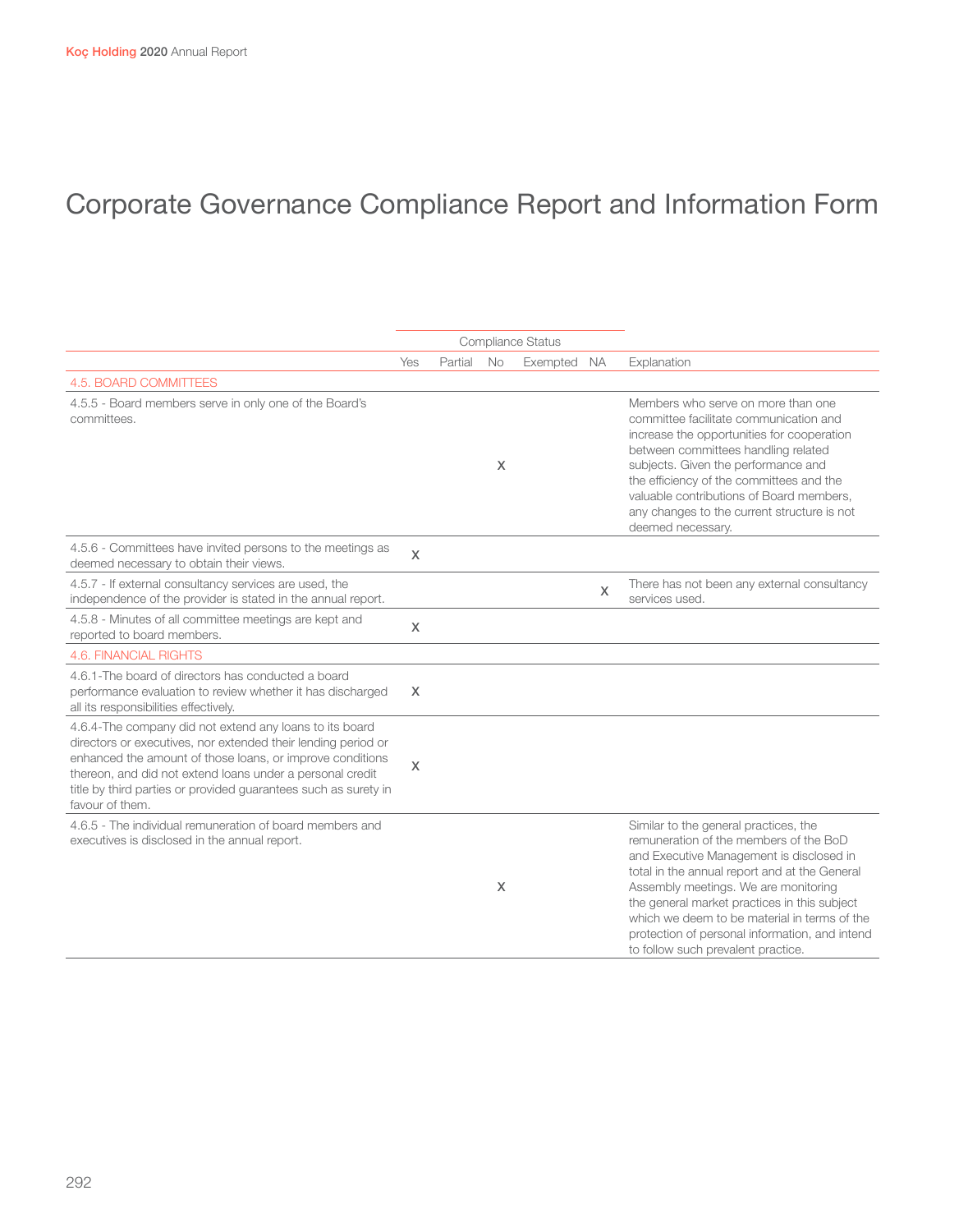# General Assembly

#### II. CORPORATE GOVERNANCE INFORMATION FORM

| <b>SHAREHOLDERS</b>                                                                                                                                                                                                       |                                                                                                                                                                                                                                                                                                                                                                                                                                                                                                                                                       |
|---------------------------------------------------------------------------------------------------------------------------------------------------------------------------------------------------------------------------|-------------------------------------------------------------------------------------------------------------------------------------------------------------------------------------------------------------------------------------------------------------------------------------------------------------------------------------------------------------------------------------------------------------------------------------------------------------------------------------------------------------------------------------------------------|
| 1.1. Facilitating the Exercise of Shareholders Rights<br>The number of investor meetings (conference, seminar/etc.) organised by<br>the company during the year                                                           | Attended 21 roadshow and conferences, met with around 500 investors                                                                                                                                                                                                                                                                                                                                                                                                                                                                                   |
| 1.2. Right to Obtain and Examine Information                                                                                                                                                                              |                                                                                                                                                                                                                                                                                                                                                                                                                                                                                                                                                       |
| The number of special audit request(s)                                                                                                                                                                                    |                                                                                                                                                                                                                                                                                                                                                                                                                                                                                                                                                       |
| The number of special audit requests that were accepted at the General<br>Shareholders' Meeting                                                                                                                           |                                                                                                                                                                                                                                                                                                                                                                                                                                                                                                                                                       |
| 1.3. General Assembly                                                                                                                                                                                                     |                                                                                                                                                                                                                                                                                                                                                                                                                                                                                                                                                       |
| Link to the PDP announcement that demonstrates the information<br>requested by Principle 1.3.1. (a-d)                                                                                                                     | https://www.kap.org.tr/tr/Bildirim/824683                                                                                                                                                                                                                                                                                                                                                                                                                                                                                                             |
| Whether the company provides materials for the General Shareholders'<br>Meeting in English and Turkish at the same time                                                                                                   | Provided                                                                                                                                                                                                                                                                                                                                                                                                                                                                                                                                              |
| The links to the PDP announcements associated with the transactions that<br>are not approved by the majority of independent directors or by unanimous<br>votes of present board members in the context of Principle 1.3.9 | There is no such transaction.                                                                                                                                                                                                                                                                                                                                                                                                                                                                                                                         |
| The links to the PDP announcements associated with related party<br>transactions in the context of Article 9 of the Communique on Corporate<br>Governance (II-17.1)                                                       | There is no such transaction.                                                                                                                                                                                                                                                                                                                                                                                                                                                                                                                         |
| The links to the PDP announcements associated with common and<br>continuous transactions in the context of Article 10 of the Communique on<br>Corporate Governance (II-17.1)                                              | There is no such transaction.                                                                                                                                                                                                                                                                                                                                                                                                                                                                                                                         |
| The name of the section on the corporate website that demonstrates the<br>donation policy of the company                                                                                                                  | The upper limit for donations are set in each year's General Shareholder's<br>Meetings and there is not a separate donation policy.                                                                                                                                                                                                                                                                                                                                                                                                                   |
| The relevant link to the PDP with minute of the General Shareholders'<br>Meeting where the donation policy has been approved                                                                                              | The PDP link related to the General Shareholder's Meeting where the upper limit<br>for donations are set https://www.kap.org.tr/tr/Bildirim/834450                                                                                                                                                                                                                                                                                                                                                                                                    |
| The number of the provisions of the articles of association that discuss the<br>participation of stakeholders to the General Shareholders' Meeting                                                                        | Article 15-a                                                                                                                                                                                                                                                                                                                                                                                                                                                                                                                                          |
| Identified stakeholder groups that participated in the General Shareholders'<br>Meeting, if any                                                                                                                           | Our General Assembly Meetings are open to the public. Stakeholders and the<br>media are able to follow the meetings.                                                                                                                                                                                                                                                                                                                                                                                                                                  |
| 1.4. Voting Rights                                                                                                                                                                                                        |                                                                                                                                                                                                                                                                                                                                                                                                                                                                                                                                                       |
| Whether the shares of the company have differential voting rights                                                                                                                                                         | Yes                                                                                                                                                                                                                                                                                                                                                                                                                                                                                                                                                   |
| In case that there are voting privileges, indicate the owner and percentage<br>of the voting majority of shares.                                                                                                          | Koç Holding shares have been divided into two groups as Group A and B. Each<br>registered Group A share is entitled to 2 voting rights at the General Assembly<br>Meeting. However, for decisions concerning the amendment to the Articles of<br>Association or filing a lawsuit of acquaintance and responsibility, all shares have<br>1 (one) right to vote. Temel Ticaret ve Yatırım A.Ş. owns all of Group A shares<br>which correspond to 42,23% of the total voting rights. Current shareholder<br>structure is available in the annual report. |
| The percentage of ownership of the largest shareholder                                                                                                                                                                    | 43.65%                                                                                                                                                                                                                                                                                                                                                                                                                                                                                                                                                |
| 1.5. Minority Rights                                                                                                                                                                                                      |                                                                                                                                                                                                                                                                                                                                                                                                                                                                                                                                                       |
| Whether the scope of minority rights enlarged (in terms of content or the<br>ratio) in the articles of the association                                                                                                    | No                                                                                                                                                                                                                                                                                                                                                                                                                                                                                                                                                    |
| If yes, specify the relevant provision of the articles of association.                                                                                                                                                    |                                                                                                                                                                                                                                                                                                                                                                                                                                                                                                                                                       |
| 1.6. Dividend Right                                                                                                                                                                                                       |                                                                                                                                                                                                                                                                                                                                                                                                                                                                                                                                                       |
| The name of the section on the corporate website that describes the<br>dividend distribution policy                                                                                                                       | Investor Relations - Corporate Governance - Policies                                                                                                                                                                                                                                                                                                                                                                                                                                                                                                  |
| Minutes of the relevant agenda item in case the board of directors proposed<br>to the general assembly not to distribute dividends, the reason for such<br>proposal and information as to use of the dividend.            | Dividend was distributed.                                                                                                                                                                                                                                                                                                                                                                                                                                                                                                                             |
| PDP link to the related general shareholder meeting minutes in case the<br>board of directors proposed to the general assembly not to distribute<br>dividends                                                             |                                                                                                                                                                                                                                                                                                                                                                                                                                                                                                                                                       |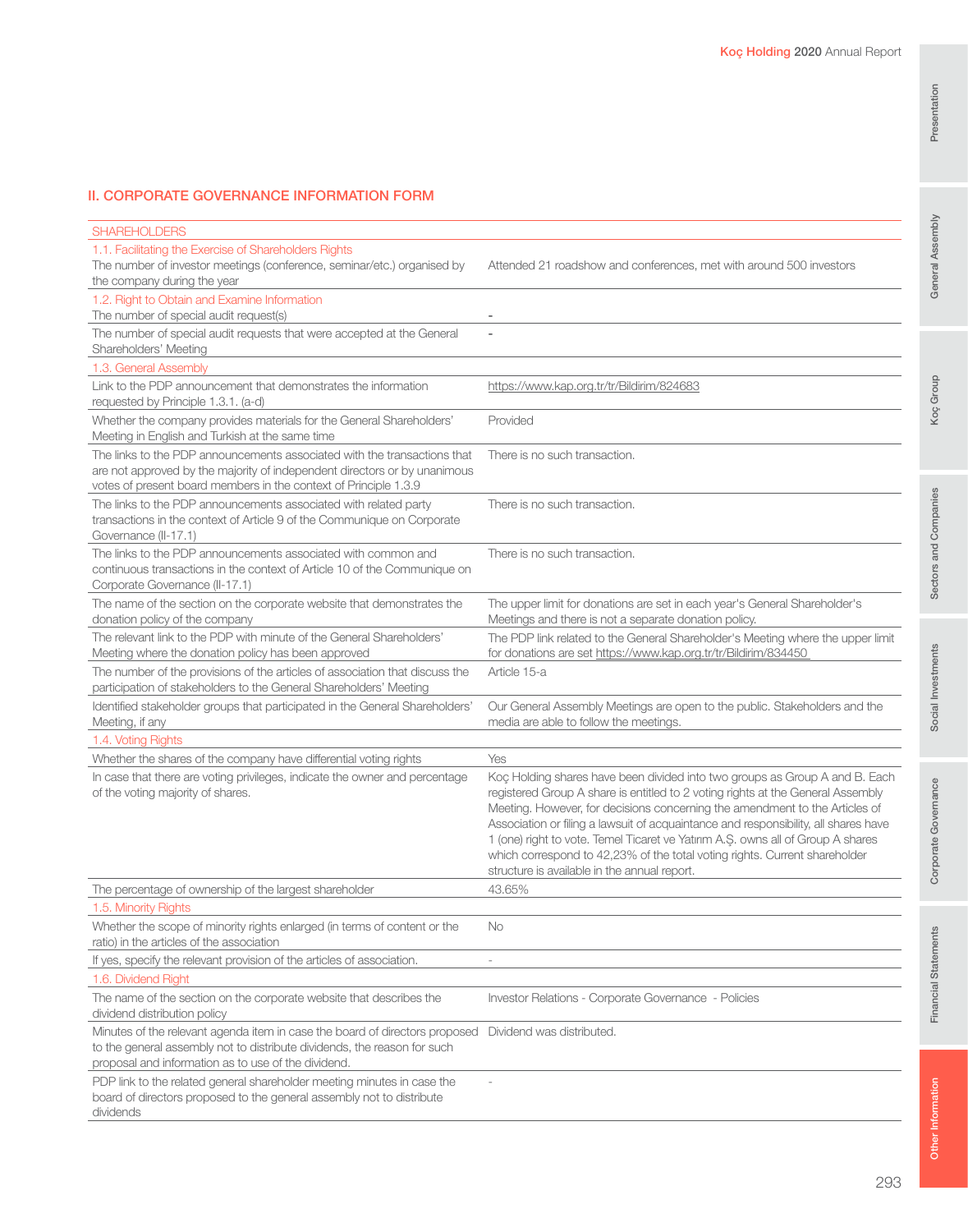| <b>General Assembly Meetings</b>                                                                                                                                                                                                                                    |                                                                                            |
|---------------------------------------------------------------------------------------------------------------------------------------------------------------------------------------------------------------------------------------------------------------------|--------------------------------------------------------------------------------------------|
| General Meeting Date                                                                                                                                                                                                                                                | 02.04.2020                                                                                 |
| The number of information requests received by the company regarding<br>the clarification of the agenda of the General Shareholders' Meeting                                                                                                                        |                                                                                            |
| Shareholder participation rate to the General Shareholders' Meeting                                                                                                                                                                                                 | 88%                                                                                        |
| Percentage of shares directly present at the GSM                                                                                                                                                                                                                    | $1\%$                                                                                      |
| Percentage of shares represented by proxy                                                                                                                                                                                                                           | 88%                                                                                        |
| Specify the name of the page of the corporate website that contains<br>the General Shareholders' Meeting minutes, and also indicates for each<br>resolution the voting levels for or against                                                                        | Investor Relations - Corporate Governance - General Assembly Meetings                      |
| Specify the name of the page of the corporate website that contains all<br>questions asked in the general assembly meeting and all responses to<br>them                                                                                                             | No question within the scope of Corporate Governance Principle 1.3.5 has<br>been received. |
| The number of the relevant item or paragraph of General Shareholders'<br>Meeting minutes in relation to related party transactions                                                                                                                                  |                                                                                            |
| The number of declarations by insiders received by the board of<br>directors                                                                                                                                                                                        | $\overline{O}$                                                                             |
| The link to the related PDP general shareholder meeting notification                                                                                                                                                                                                | https://www.kap.org.tr/tr/Bildirim/834450                                                  |
| 2. DISCLOSURE AND TRANSPARENCY                                                                                                                                                                                                                                      |                                                                                            |
| 2.1. Corporate Website                                                                                                                                                                                                                                              |                                                                                            |
| Specify the name of the sections of the website providing the information Investor Relations<br>requested by the Principle 2.1.1.                                                                                                                                   |                                                                                            |
| If applicable, specify the name of the sections of the website providing<br>the list of shareholders (ultimate beneficiaries) who directly or indirectly<br>own more than 5% of the shares.                                                                         | Investor Relations - About Koç Holding - Shareholder Structure                             |
| List of languages for which the website is available                                                                                                                                                                                                                | Turkish and English                                                                        |
| 2.2. Annual Report                                                                                                                                                                                                                                                  |                                                                                            |
| The page numbers and/or name of the sections in the Annual Report<br>that demonstrate the information requested by principle 2.2.2.                                                                                                                                 |                                                                                            |
| a) The page numbers and/or name of the sections in the Annual Report<br>that demonstrate the information on the duties of the members of the<br>board of directors and executives conducted out of the company and<br>declarations on independence of board members | Corporate Governance and Other Information                                                 |
| b) The page numbers and/or name of the sections in the Annual Report<br>that demonstrate the information on committees formed within the board<br>structure                                                                                                         | Corporate Governance                                                                       |
| c) The page numbers and/or name of the sections in the Annual Report<br>that demonstrate the information on the number of board meetings in a<br>year and the attendance of the members to these meetings                                                           | Corporate Governance                                                                       |
| c) The page numbers and/or name of the sections in the Annual Report<br>that demonstrate the information on amendments in the legislation which<br>may significantly affect the activities of the corporation                                                       | Legal Disclosures                                                                          |
| d) The page numbers and/or name of the sections in the Annual Report<br>that demonstrate the information on significant lawsuits filed against the<br>corporation and the possible results thereof                                                                  | Legal Disclosures                                                                          |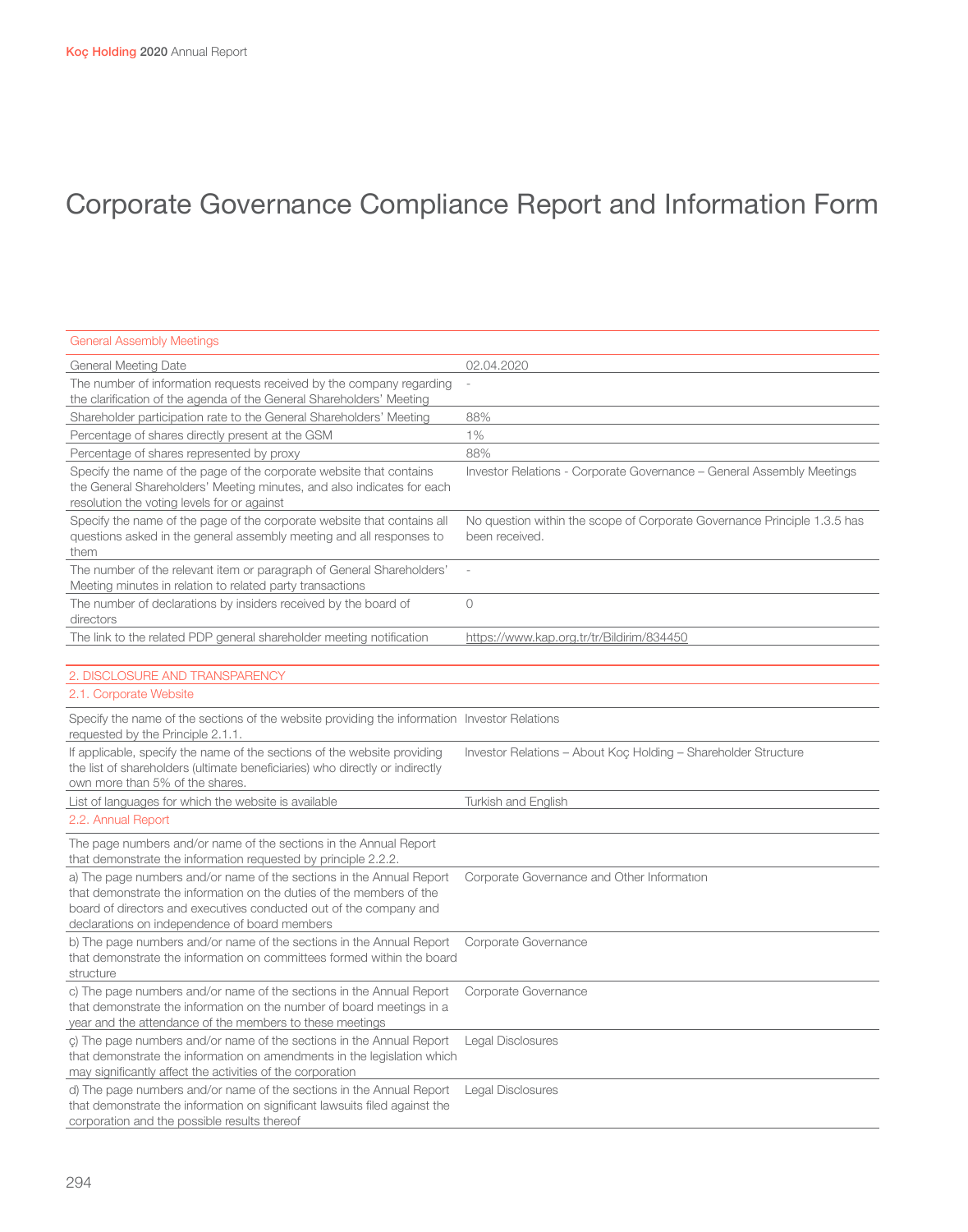| e) The page numbers and/or name of the sections in the Annual Report<br>that demonstrate the information on the conflicts of interest of the<br>corporation among the institutions that it purchases services on matters<br>such as investment consulting and rating and the measures taken by the<br>corporation in order to avoid from these conflicts of interest | Legal Disclosures                                                                                                                                                                                                                                                                                                                                                                                                                                                                                                                                                                                                                  |
|----------------------------------------------------------------------------------------------------------------------------------------------------------------------------------------------------------------------------------------------------------------------------------------------------------------------------------------------------------------------|------------------------------------------------------------------------------------------------------------------------------------------------------------------------------------------------------------------------------------------------------------------------------------------------------------------------------------------------------------------------------------------------------------------------------------------------------------------------------------------------------------------------------------------------------------------------------------------------------------------------------------|
| f) The page numbers and/or name of the sections in the Annual Report<br>that demonstrate the information on the cross ownership subsidiaries<br>that the direct contribution to the capital exceeds 5%                                                                                                                                                               | Legal Disclosures                                                                                                                                                                                                                                                                                                                                                                                                                                                                                                                                                                                                                  |
| g) The page numbers and/or name of the sections in the Annual Report that<br>demonstrate the information on social rights and professional training of the<br>employees and activities of corporate social responsibility in respect of the<br>corporate activities that arises social and environmental results                                                     | Sustainability and Community Investments, Human Resources and<br>Organization Chart                                                                                                                                                                                                                                                                                                                                                                                                                                                                                                                                                |
| 3. STAKEHOLDERS                                                                                                                                                                                                                                                                                                                                                      |                                                                                                                                                                                                                                                                                                                                                                                                                                                                                                                                                                                                                                    |
| 3.1. Corporation's Policy on Stakeholders                                                                                                                                                                                                                                                                                                                            |                                                                                                                                                                                                                                                                                                                                                                                                                                                                                                                                                                                                                                    |
| The name of the section on the corporate website that demonstrates the Albeit a policy devoted specifically to this subject, all rights of the<br>employee remedy or severance policy                                                                                                                                                                                | stakeholders of Koç Holding and Koç Group companies are managed in<br>accordance with national and international legal norms.                                                                                                                                                                                                                                                                                                                                                                                                                                                                                                      |
| The number of definitive convictions the company was subject to in<br>relation to breach of employee rights                                                                                                                                                                                                                                                          | $\circ$                                                                                                                                                                                                                                                                                                                                                                                                                                                                                                                                                                                                                            |
| The position of the person responsible for the alert mechanism (i.e.<br>whistleblowing mechanism)                                                                                                                                                                                                                                                                    | The alert and notification mechanism is accessible at Koç Holding website<br>from the "Koc Audit" or Information tab.                                                                                                                                                                                                                                                                                                                                                                                                                                                                                                              |
| The contact detail of the company alert mechanism                                                                                                                                                                                                                                                                                                                    | https://www.koc.com.tr/tr-tr<br>https://kocsnow.koc.com.tr/denetim                                                                                                                                                                                                                                                                                                                                                                                                                                                                                                                                                                 |
| 3.2. Supporting the Participation of the Stakeholders in the Corporation's<br>Management                                                                                                                                                                                                                                                                             |                                                                                                                                                                                                                                                                                                                                                                                                                                                                                                                                                                                                                                    |
| Name of the section on the corporate website that demonstrates<br>the internal regulation addressing the participation of employees on<br>management bodies                                                                                                                                                                                                          | Internal regulations are not publicly available or accessible.                                                                                                                                                                                                                                                                                                                                                                                                                                                                                                                                                                     |
| Corporate bodies where employees are actually represented                                                                                                                                                                                                                                                                                                            | Our coworkers both in our unionized and non-unionized companies<br>participate in management and share their opinions through various<br>methods. The annual Employee Loyalty Surveys that are conducted at<br>all our companies collect the opinions of all our coworkers anonymously<br>in open-ended questionnaire format. Through various communication<br>meetings held at our companies, company-related information is shared<br>with the employees, dealers and other stakeholders, and their questions and<br>comments are obtained.                                                                                      |
| 3.3. Human Resources Policy                                                                                                                                                                                                                                                                                                                                          |                                                                                                                                                                                                                                                                                                                                                                                                                                                                                                                                                                                                                                    |
| The role of the board on developing and ensuring that the company has<br>a succession plan for the key management positions                                                                                                                                                                                                                                          | A succession plan is developed for all key managerial positions. Upon CEO<br>approval, these succession plans are finalized with the approval of the<br>Chairman of the Board.                                                                                                                                                                                                                                                                                                                                                                                                                                                     |
| The name of the section on the corporate website that demonstrates<br>the human resource policy covering equal opportunities and hiring<br>principles. Also provide a summary of relevant parts of the human<br>resource policy.                                                                                                                                     | Koç Holding signed United Nations Global Compact in 2006 and is part of<br>United Nations HeForShe IMPACT since 2015.<br>The Personnel Code which defines the criteria for recruitment is accessible<br>by all employees; job announcements include the required competencies.<br>Code of Ethics cover and emphasize creating equal opportunities.<br>https://www.koc.com.tr/sustainability/sustainability-reports-and-policies<br>Koç Group values its employees and respects their rights. The policy of "Our<br>Most Important Asset is our People," best summarizes the basic approach<br>of the Koç Group to human resources. |
| Whether the company provides an employee stock ownership<br>programme                                                                                                                                                                                                                                                                                                | No                                                                                                                                                                                                                                                                                                                                                                                                                                                                                                                                                                                                                                 |

2. DISCLOSURE AND TRANSPARENCY

2.2. Annual Report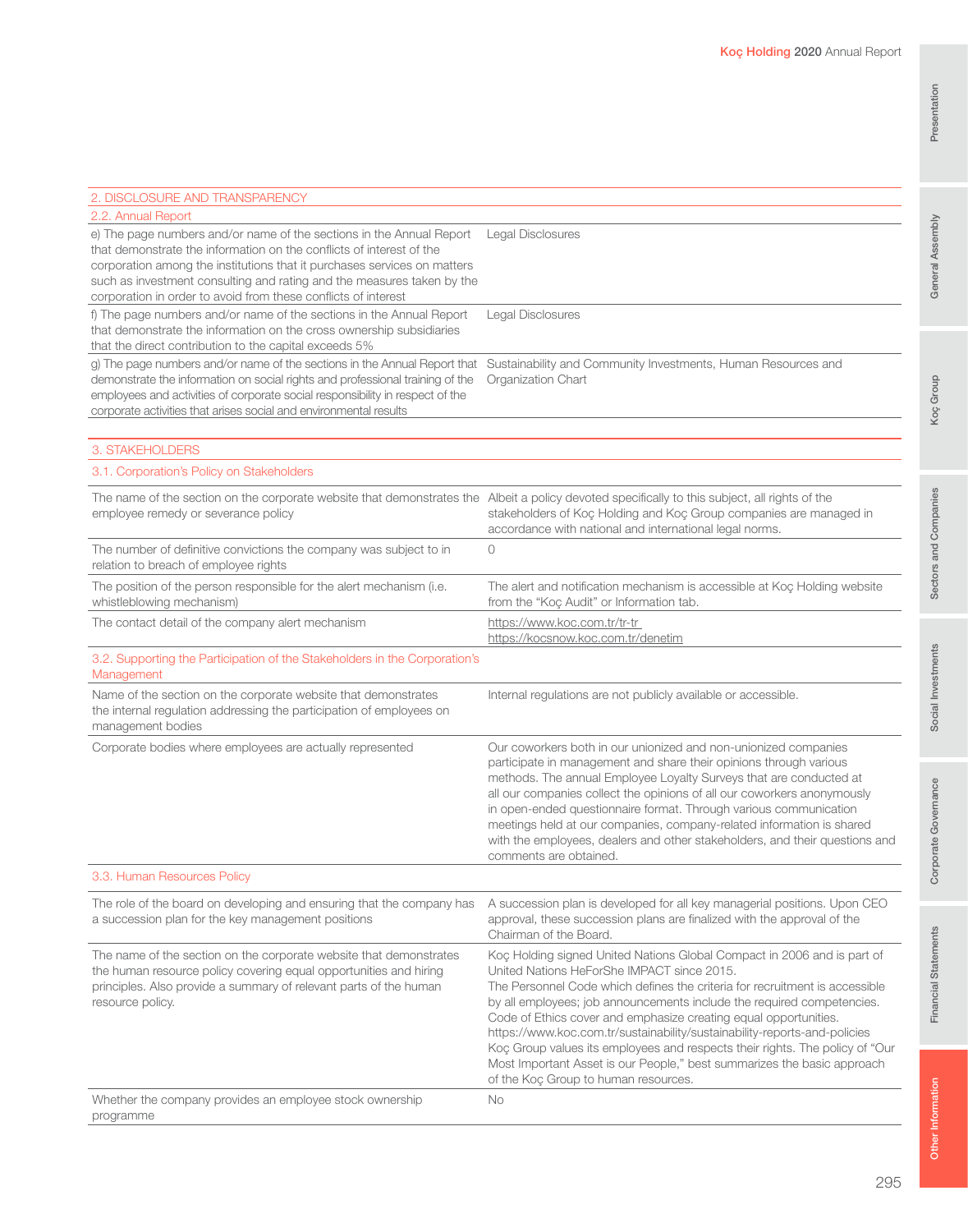| 3. STAKEHOLDERS                                                                                                                                                                                                                                                                                                             |                                                                                                                                                                                           |
|-----------------------------------------------------------------------------------------------------------------------------------------------------------------------------------------------------------------------------------------------------------------------------------------------------------------------------|-------------------------------------------------------------------------------------------------------------------------------------------------------------------------------------------|
| 3.3. Human Resources Policy                                                                                                                                                                                                                                                                                                 |                                                                                                                                                                                           |
| The name of the section on the corporate website that demonstrates the Life in Koç - Koç Culture and Our Priorities & Being a Part of Koç<br>human resource policy covering discrimination and mistreatments and<br>the measures to prevent them. Also provide a summary of relevant parts<br>of the human resource policy. |                                                                                                                                                                                           |
| The number of definitive convictions the company is subject to in relation 0<br>to health and safety measures                                                                                                                                                                                                               |                                                                                                                                                                                           |
| 3.5. Ethical Rules and Social Responsibility                                                                                                                                                                                                                                                                                |                                                                                                                                                                                           |
| The name of the section on the corporate website that demonstrates<br>the code of ethics                                                                                                                                                                                                                                    | Sustainability - Policies and Reports                                                                                                                                                     |
| The name of the section on the company website that demonstrates<br>the corporate social responsibility report. If such a report does not exist,<br>provide the information about any measures taken on environmental,<br>social and corporate governance issues.                                                           | Sustainability                                                                                                                                                                            |
| and bribery                                                                                                                                                                                                                                                                                                                 | Any measures combating any kind of corruption including embezzlement Principles on these topics are covered in Code of Ethics as well as under the<br>Anti-Bribery and Corruption Policy. |
| 4. BOARD OF DIRECTORS-I                                                                                                                                                                                                                                                                                                     |                                                                                                                                                                                           |
| 4.2. Activity of the Board of Directors                                                                                                                                                                                                                                                                                     |                                                                                                                                                                                           |
| Date of the last board evaluation conducted                                                                                                                                                                                                                                                                                 | 30.12.2020                                                                                                                                                                                |
| Whether the board evaluation was externally facilitated                                                                                                                                                                                                                                                                     | No                                                                                                                                                                                        |
| Whether all board members released from their duties at the GSM                                                                                                                                                                                                                                                             | Yes                                                                                                                                                                                       |
| Name(s) of the board member(s) with specific delegated duties and<br>authorities, and descriptions of such duties                                                                                                                                                                                                           | No delegation was made among the board members.                                                                                                                                           |
| Number of reports presented by internal auditors to the audit committee<br>or any relevant committee to the board                                                                                                                                                                                                           | 1 (Internal audit unit provides combined information to the audit committee<br>regarding the operations within the year)                                                                  |
| Specify the name of the section or page number of the annual report<br>that provides the summary of the review of the effectiveness of internal<br>controls                                                                                                                                                                 | Internal Control Systems and Audit                                                                                                                                                        |
| Name of the Chairman                                                                                                                                                                                                                                                                                                        | Ömer M. Koc                                                                                                                                                                               |
| Name of the CEO                                                                                                                                                                                                                                                                                                             | Levent Çakıroğlu                                                                                                                                                                          |
| If the CEO and Chair functions are combined: provide the link to the<br>relevant PDP announcement providing the rationale for such combined<br>roles                                                                                                                                                                        |                                                                                                                                                                                           |
| Link to the PDP notification stating that any damage that may be caused -<br>by the members of the board of directors during the discharge of their<br>duties is insured for an amount exceeding 25% of the company's capital                                                                                               |                                                                                                                                                                                           |
| The name of the section on the corporate website that demonstrates<br>current diversity policy targeting women directors                                                                                                                                                                                                    | Corporate Governance                                                                                                                                                                      |
| The number and ratio of female directors within the Board of Directors                                                                                                                                                                                                                                                      | 5(45%)                                                                                                                                                                                    |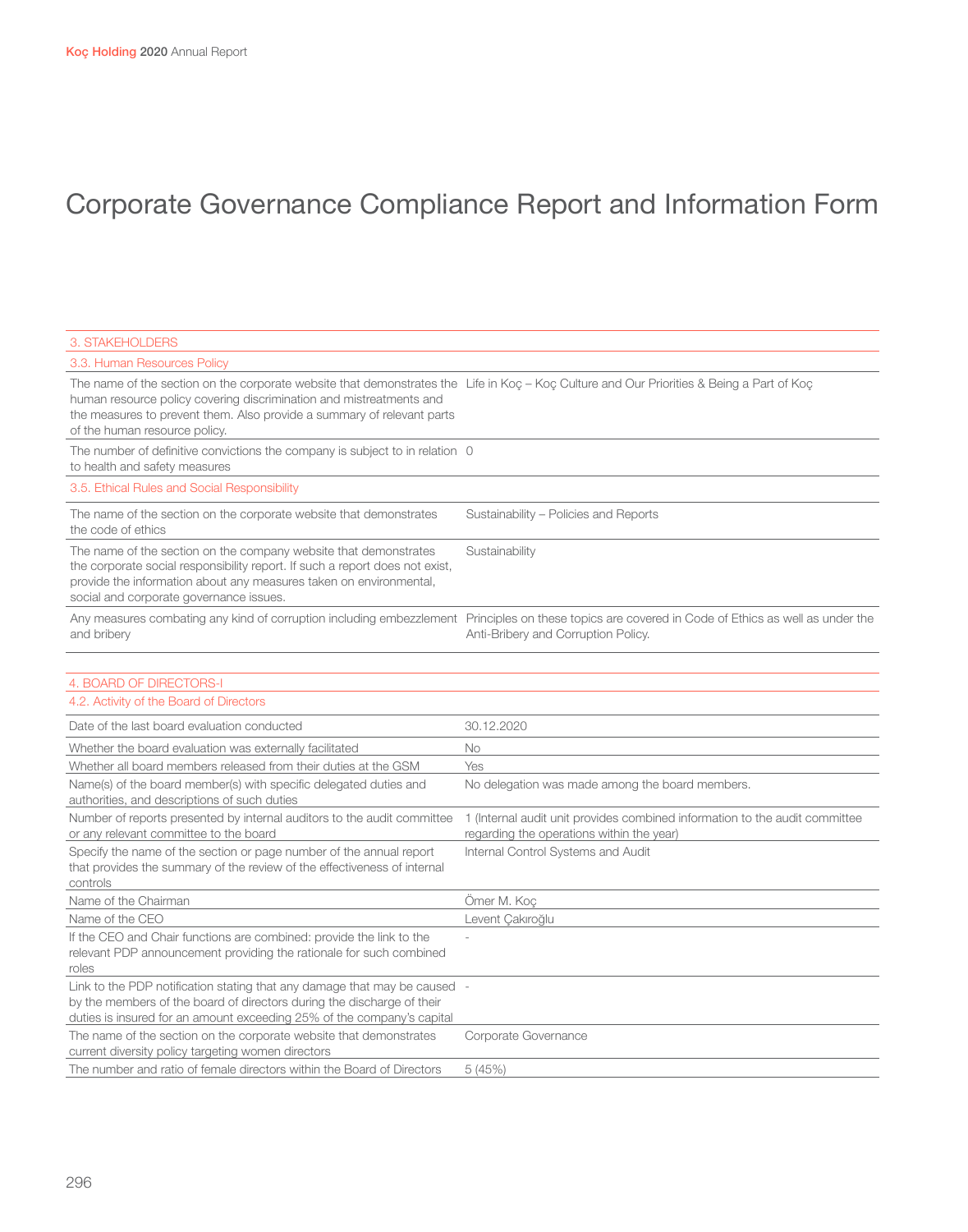## General Assembly

#### Board Members

| Name-<br>Surname     | Position             | Profession                                     | Whether<br>Dependent | Independent The First<br><b>Board</b><br>Member or<br>not | To Board               | <b>Current Positions</b><br>Election Date Held Outside the<br>Company  | Share<br><b>Stake</b><br>(% ) | Link To PDP<br><b>Includes The</b><br>Independency<br>Declaration | Whether the<br>Notification That Independent Director<br>Considered By The<br>Nomination | Whether She/<br>He is the<br><b>Director Who</b><br>Ceased to<br><b>Satisfy The</b><br>Independence | Whether the<br><b>Director</b><br>has at Least 5<br>Years'<br>Experience on<br>Audit,<br>Accounting<br>and/or | Committees<br>and Position                                                                                 |
|----------------------|----------------------|------------------------------------------------|----------------------|-----------------------------------------------------------|------------------------|------------------------------------------------------------------------|-------------------------------|-------------------------------------------------------------------|------------------------------------------------------------------------------------------|-----------------------------------------------------------------------------------------------------|---------------------------------------------------------------------------------------------------------------|------------------------------------------------------------------------------------------------------------|
| Rahmi<br>M. Koç      | Honorary<br>Chairman | Director or not Non-                           | Executive            | Not                                                       | 01.01.1963             | <b>BoD Chairman</b><br>and Member,<br>Committee<br>Member              | 3.03%                         |                                                                   |                                                                                          |                                                                                                     | Finance or not                                                                                                | Executive<br>Committee                                                                                     |
| Ömer<br>M. Koç       | Chairman             | Business Man/ Non-<br><b>Business</b><br>Woman | Executive            | Not                                                       | 01.04.2004             | <b>BoD Chairman</b><br>and Member,<br>Committee<br>Member              | 0.74%                         |                                                                   |                                                                                          |                                                                                                     |                                                                                                               | Executive<br>Committee                                                                                     |
| Ali<br>Y. Koç        | Vice<br>Chairman     | Business Man/ Non-<br><b>Business</b><br>Woman | Executive            | Not                                                       | 01.01.2008             | <b>BoD</b> Chairman<br>and Member,<br>Committee<br>Member              | 1.39%                         |                                                                   |                                                                                          |                                                                                                     |                                                                                                               | Executive<br>Committee<br>Nomination<br>and<br>Remuneration<br>Committee<br>Member                         |
| Semahat<br>S. Arsel  | Member               | Business Man/ Non-<br><b>Business</b><br>Woman | Executive            | Not                                                       | 01.01.1972             | <b>BoD Chairman</b><br>and Member,<br>Committee<br>Member              | 6.15%                         |                                                                   |                                                                                          |                                                                                                     |                                                                                                               | Executive<br>Committee                                                                                     |
| Caroline<br>N. Koç   | Member               | Business Man/ Non-<br><b>Business</b><br>Woman | Executive            | Not                                                       | 05.04.2016             | <b>BoD Chairman</b><br>and Member,<br>Committee<br>Member              | 0.25%                         |                                                                   |                                                                                          |                                                                                                     |                                                                                                               | Risk<br>Management<br>Committee<br>Member                                                                  |
| lpek<br>Kıraç        | Member               | Business Man/ Non-<br><b>Business</b><br>Woman | Executive            | Not                                                       | 05.04.2016             | <b>BoD Chairman</b><br>and Member,<br>Committee<br>Member              | 1.89%                         |                                                                   |                                                                                          |                                                                                                     |                                                                                                               | Executive<br>Committee;<br>Corporate<br>Governance<br>Committee<br>Member                                  |
| Levent<br>Çakıroğlu  | Member               | Executive<br>Manager                           | Executive            | Not                                                       | 05.04.2016             | <b>BoD Chairman</b><br>and Member,<br>Committee<br>Member              |                               |                                                                   |                                                                                          |                                                                                                     |                                                                                                               |                                                                                                            |
| Jacques<br>A. Nasser | Member               | Business Man/ Non-<br><b>Business</b><br>Woman | Executive            | Independent 31.03.2015                                    |                        | BoD Member in<br>companies outside<br>the Group                        |                               | https://www.<br>kap.org.tr/tr/<br>Bildirim/824683                 | Considered                                                                               | No                                                                                                  |                                                                                                               | Risk<br>Management<br>Committee<br>Chairman;<br>Nomination<br>and<br>Remuneration<br>Committee<br>Chairman |
| Anne<br>Lauvergeon   | Member               | Business Man/ Non-<br><b>Business</b><br>Woman | Executive            |                                                           | Independent 05.04.2016 | <b>BoD Chairman</b><br>and Member in<br>companies outside<br>the Group |                               | https://www.<br>kap.org.tr/tr/<br>Bildirim/824683                 | Considered                                                                               | No                                                                                                  |                                                                                                               |                                                                                                            |
| Emily<br>K. Rafferty | Member               | Business Man/ Non-<br><b>Business</b><br>Woman | Executive            |                                                           | Independent 22.03.2018 | <b>BoD Chairman</b><br>and Member in<br>companies outside<br>the Group |                               | https://www.<br>kap.org.tr/tr/<br>Bildirim/824683                 | Considered                                                                               | No                                                                                                  | Yes                                                                                                           | Audit<br>Committee<br>Member                                                                               |
| Dr. Cem<br>M. Kozlu  | Member               | Business Man/ Non-<br><b>Business</b><br>Woman | Executive            |                                                           | Independent 13.11.2019 | BoD Chairman<br>and Member in<br>companies outside<br>the Group        |                               | https://www.<br>kap.org.tr/tr/<br>Bildirim/824683                 | Considered                                                                               | No                                                                                                  | Yes                                                                                                           | Corporate<br>Governance<br>Committee<br>Chairman,<br>Audit<br>Committee<br>Chairman                        |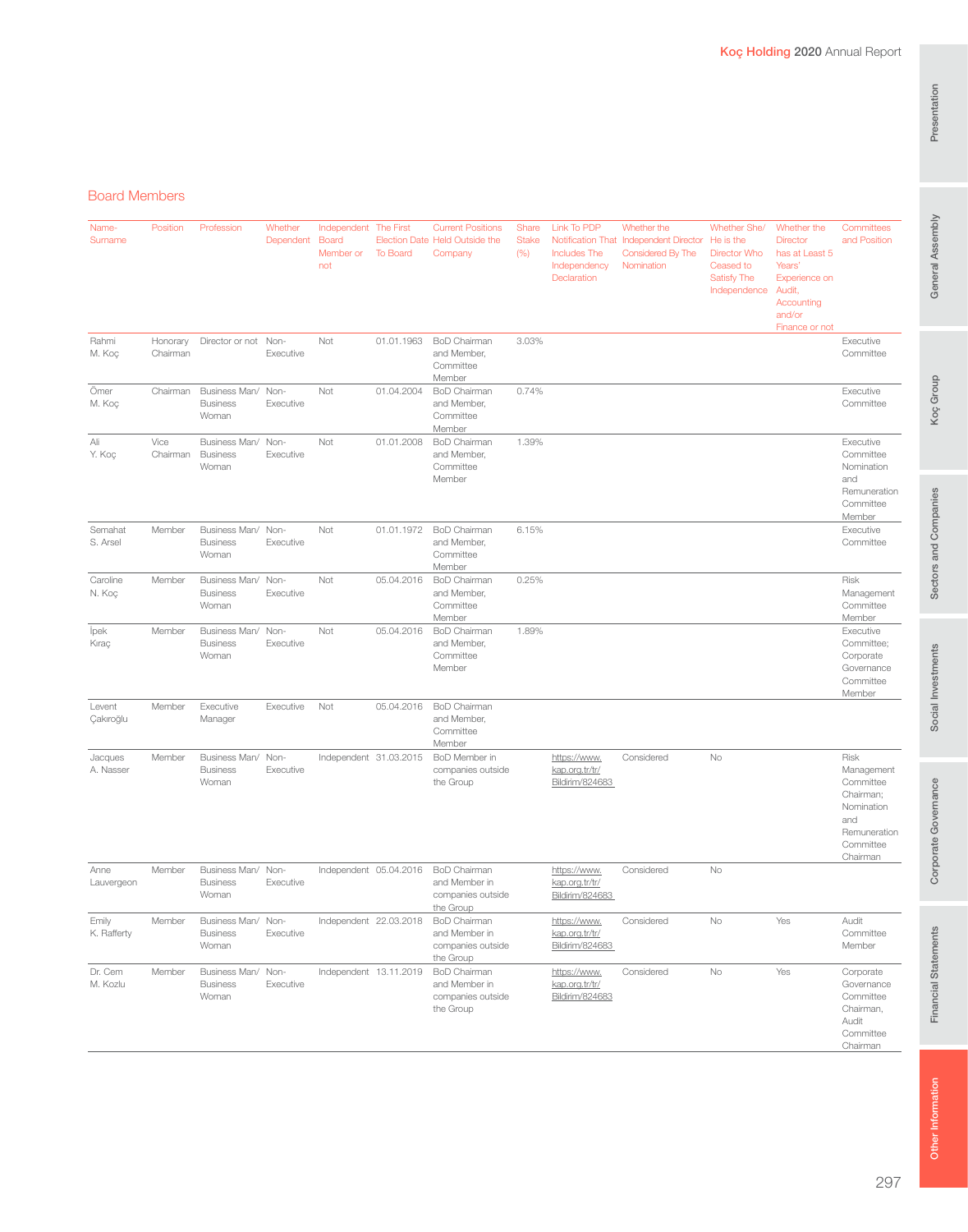| 4. BOARD OF DIRECTORS - II                                                                                                             |                                                                                                         |
|----------------------------------------------------------------------------------------------------------------------------------------|---------------------------------------------------------------------------------------------------------|
| 4.4. Meeting Procedures of the Board of Directors                                                                                      |                                                                                                         |
| Number of physical board meetings in the reporting period (meetings in<br>person)                                                      | 12                                                                                                      |
| Director average attendance rate at board meetings                                                                                     | 71%                                                                                                     |
| Whether the board uses an electronic portal to support its work or not                                                                 | None                                                                                                    |
| Number of minimum days ahead of the board meeting to provide<br>information to directors, as per the board charter                     | 1 week in advance for strategic meetings, at least 1 business day in advance<br>for all other meetings. |
| The name of the section on the corporate website that demonstrates<br>information about the board charter                              | Koc Holding Board Working Principles is not a publicly available document.                              |
| Number of maximum external commitments for board members as per<br>the policy covering the number of external duties held by directors | There is no such policy.                                                                                |
| 4.5. Board Committees                                                                                                                  |                                                                                                         |
| Page numbers or section names of the annual report where information<br>about the board committees are presented                       | Explanations Regarding Corporate Governance P.114-117                                                   |
| Link(s) to the PDP announcement(s) with the board committee charters                                                                   | https://www.kap.org.tr/tr/Bildirim/837901                                                               |

#### Composition of Board Committees - I

| Names Of The Board<br>Committees | Name Of Committees Defined As<br>"Other" In The First Column | Name-Surname of<br><b>Committee Members</b>                                                    | Whether<br>Committee<br><b>Chair Or Not</b>                | <b>Whether Board Member</b><br><b>Or Not</b>                                                                                        |
|----------------------------------|--------------------------------------------------------------|------------------------------------------------------------------------------------------------|------------------------------------------------------------|-------------------------------------------------------------------------------------------------------------------------------------|
| Audit Committee                  |                                                              | Dr. Cem M. Kozlu<br>Emily K. Rafferty                                                          | Chairman<br>Member                                         | <b>Board Member</b><br><b>Board Member</b>                                                                                          |
| Corporate Governance Committee   | $\sim$                                                       | Dr. Cem M. Kozlu<br>Ipek Kırac<br>Ahmet Ashaboğlu                                              | Chairman<br>Member<br>Member                               | Board Member<br><b>Board Member</b><br>Not Board Member                                                                             |
| <b>Risk Management Committee</b> |                                                              | Jacques A. Nasser<br>Caroline Nicole Koc                                                       | Chairman<br>Member                                         | <b>Board Member</b><br><b>Board Member</b>                                                                                          |
| Other                            | Nomination and Remuneration<br>Committee                     | Jacques A. Nasser<br>Yıldırım Ali Koc                                                          | Chairman<br>Member                                         | <b>Board Member</b><br><b>Board Member</b>                                                                                          |
| Other                            | Executive Committee                                          | Semahat S. Arsel<br>Rahmi M. Koc<br>Ömer M. Koc<br>Ali Y. Koc<br>lpek Kırac<br>A. Ümit Taftalı | Member<br>Member<br>Chairman<br>Member<br>Member<br>Member | <b>Board Member</b><br><b>Board Member</b><br><b>Board Member</b><br><b>Board Member</b><br><b>Board Member</b><br>Not Board Member |